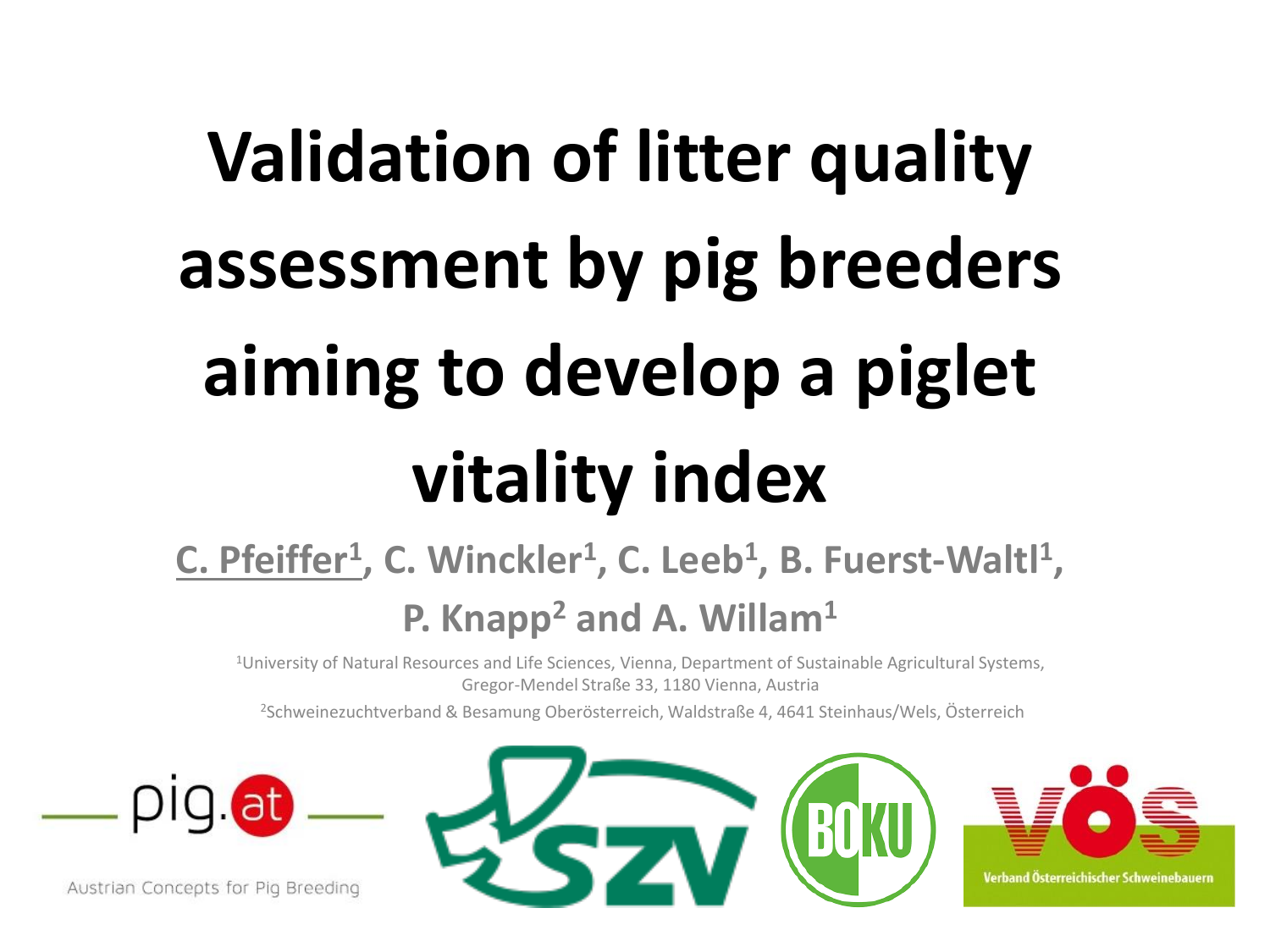# **Background**

- Revison of breeding goal for Austrian maternal pig lines (Large White, Landrace)
- Including a piglet vitality index into routine genetic evaluation
- Should comprise of piglet vitality and litter homogeneity
- High performance testing costs for exact data collection



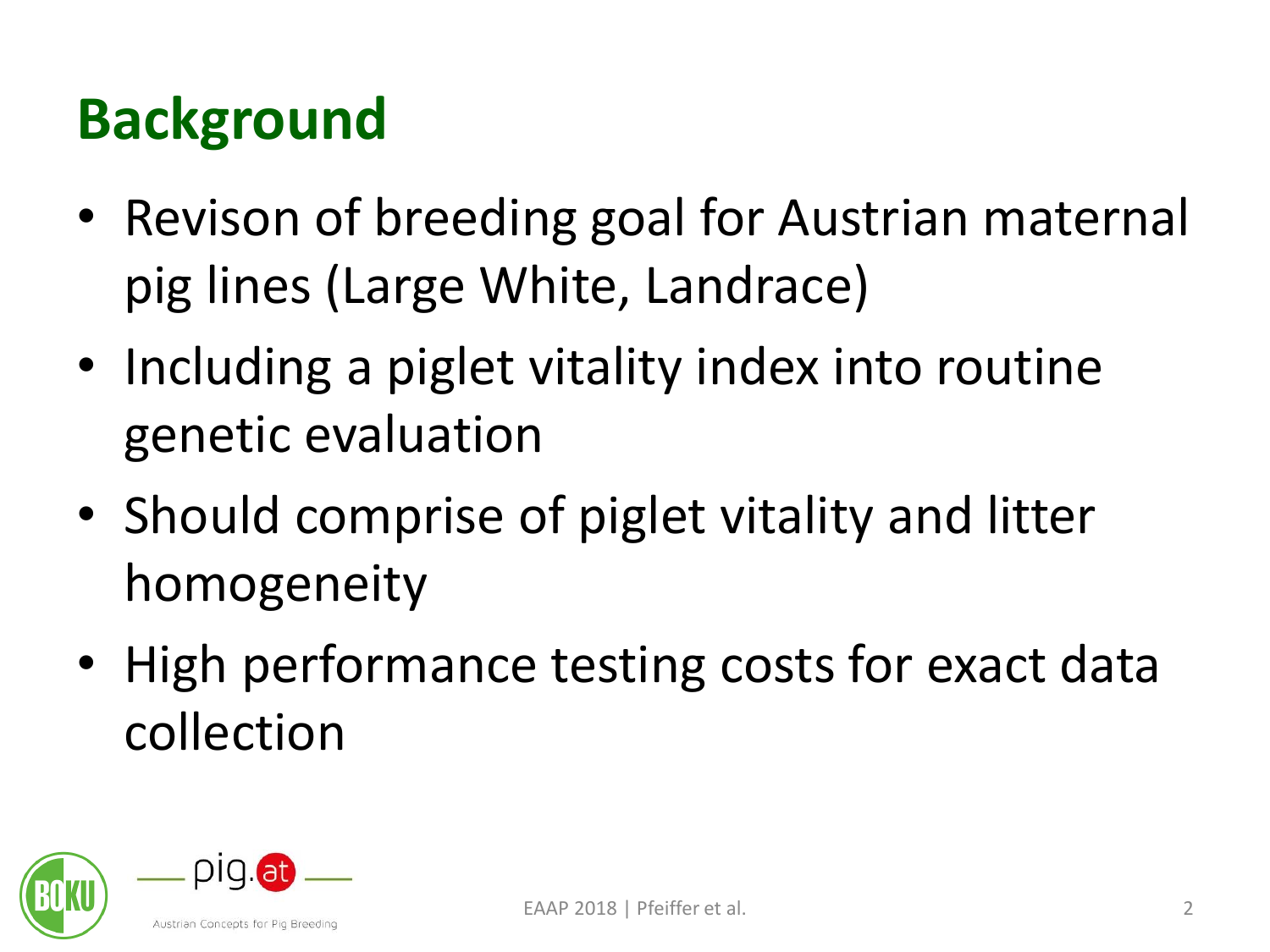# **Objectives**

- Validation of a litter homogeneity score assessed by breeders based on individual birth weights
	- Calculation of Cohens-Kappa-coefficients
	- Estimation of genetic parameters of scores

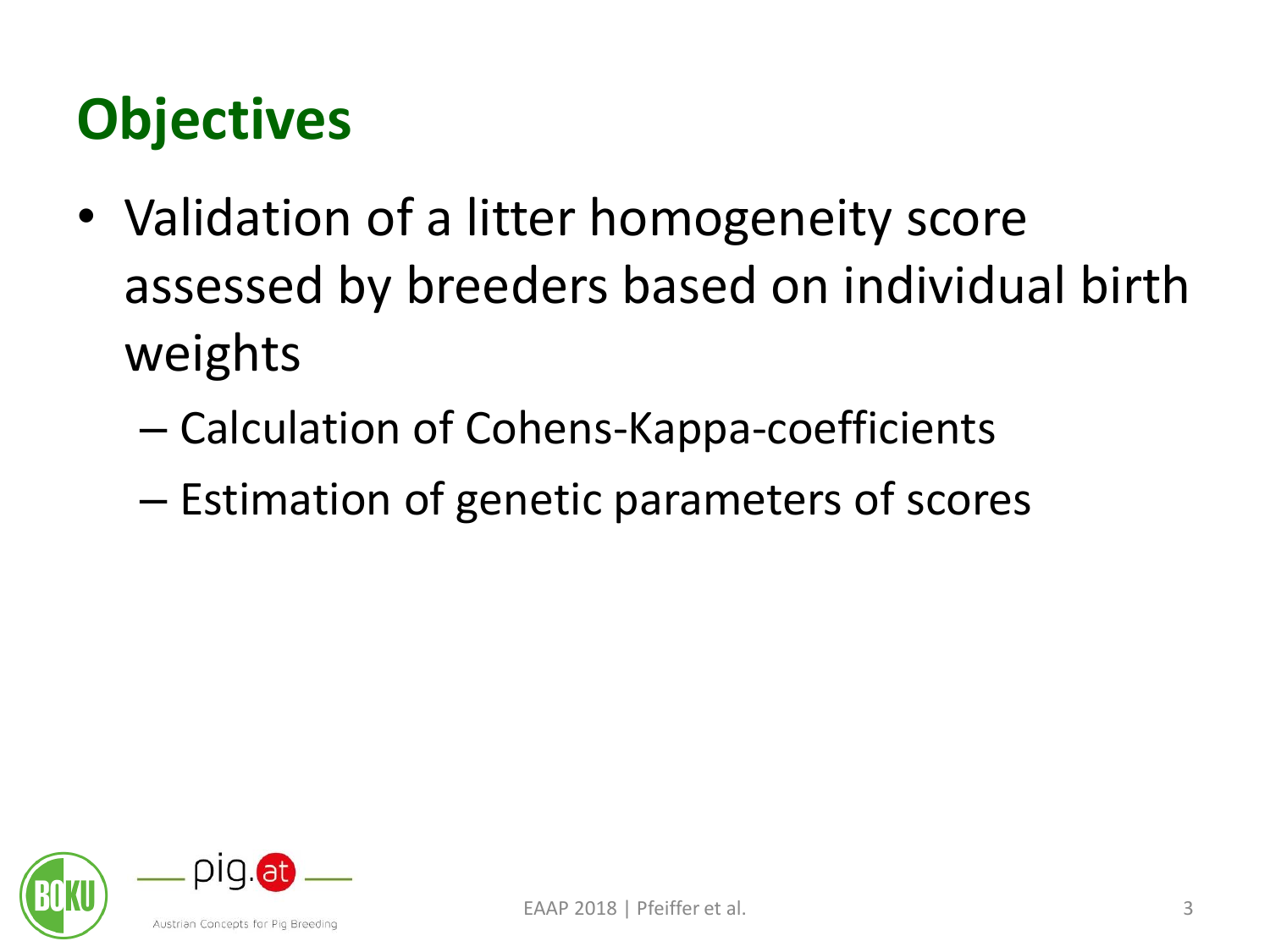• Definition of a homogeneity four category scoring scheme for on-farm assessment



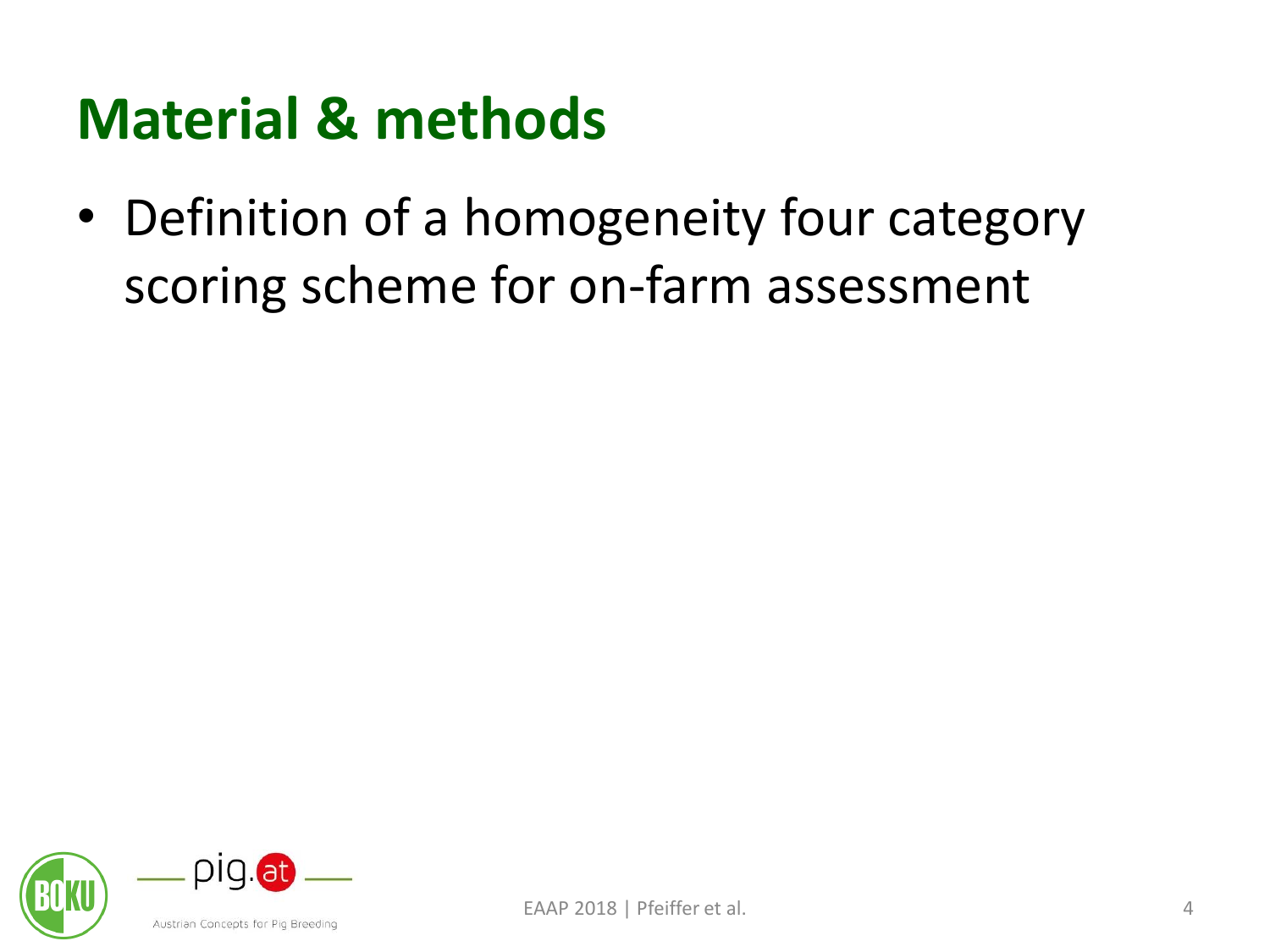| <b>Categories</b>       | <b>Definition</b>                                                                                                                                  |
|-------------------------|----------------------------------------------------------------------------------------------------------------------------------------------------|
| 1                       | Not uniform: $\geq 2$ piglets with an estimated birth<br>weight $\geq 1.8$ kg and $\geq 2$ piglets with an estimated<br>birth weight $\leq 1.0$ kg |
| $\overline{2}$          | <b>Not uniform:</b> $\geq 2$ piglets with an estimated birth<br>weight $\geq$ 1.8kg, all other piglets $\geq$ 1.0kg                                |
| $\overline{\mathbf{3}}$ | <b>Not uniform:</b> $\geq 2$ piglets with an estimated birth<br>weight $\leq 1.0$ kg                                                               |
| $\boldsymbol{4}$        | <b>Uniform litter:</b> all piglets in the litter weigh<br>between ≥1.0kg and ≤1.8kg at birth. One outlier in<br>each direction permitted           |
| $\mathbf{H}$            |                                                                                                                                                    |

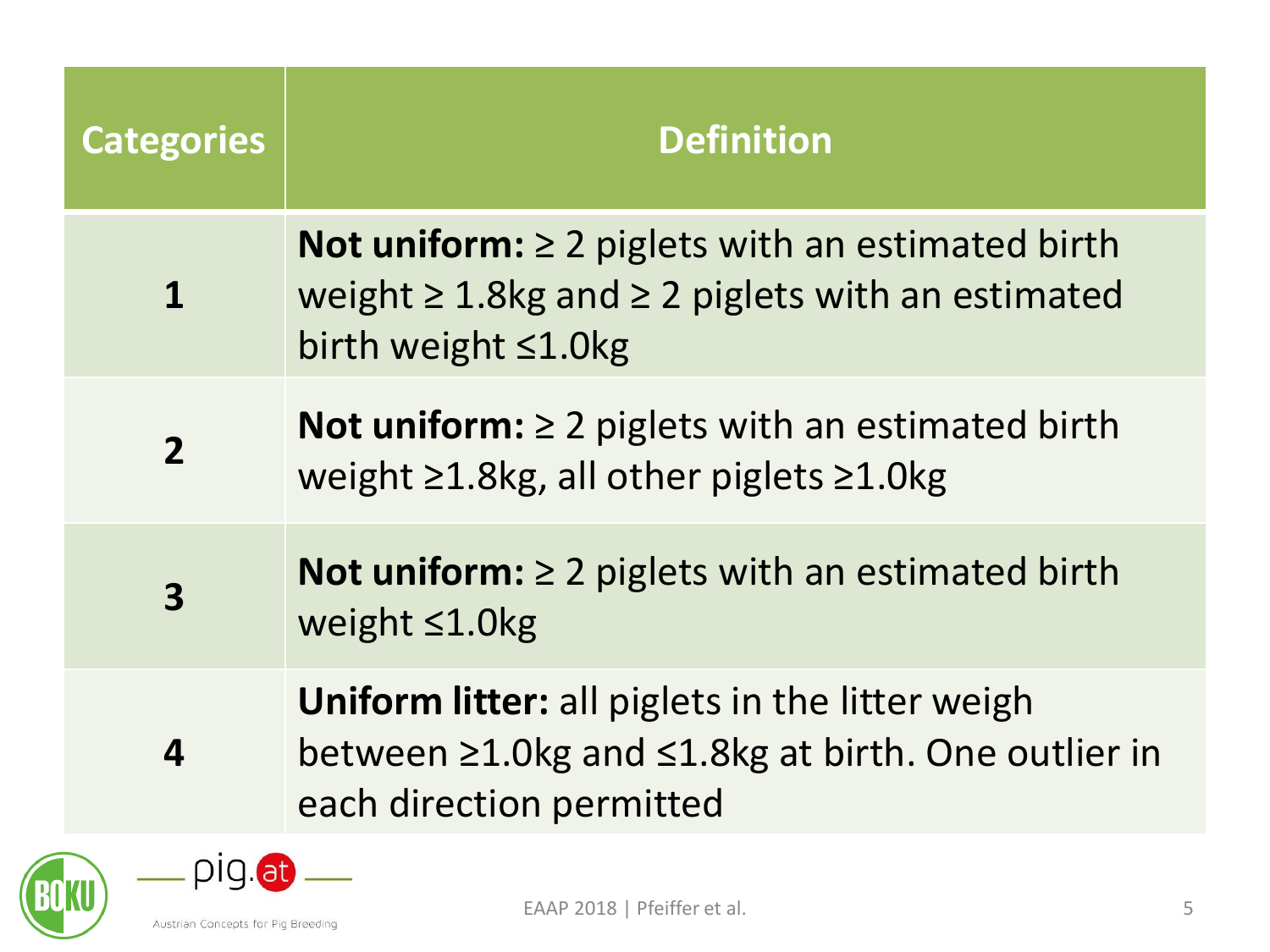- Definition of a homogeneity four category scoring scheme for on-farm assessment
- Breeders were trained twice
	- Joint training of all breeders for all traits
	- Individual training on each farm

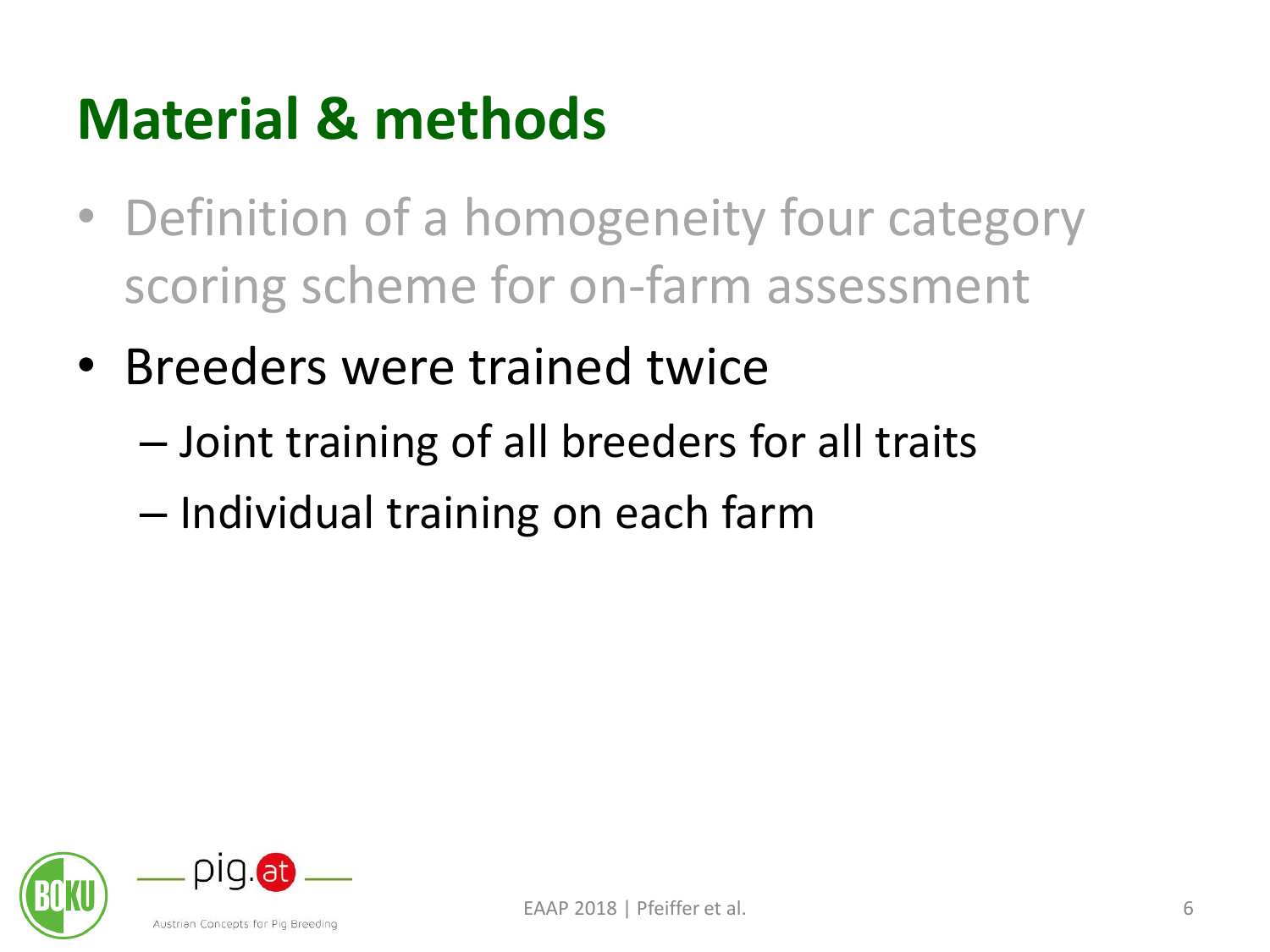- Definition of a homogeneity four category scoring scheme for on-farm assessment
- Breeders were trained twice
	- Joint training of all breeders for all traits
	- Individual training on each farm
- Feedback during data recording period
	- Written/phone or re-training in severe cases
	- Joint breeders meeting in the middle of data recording period



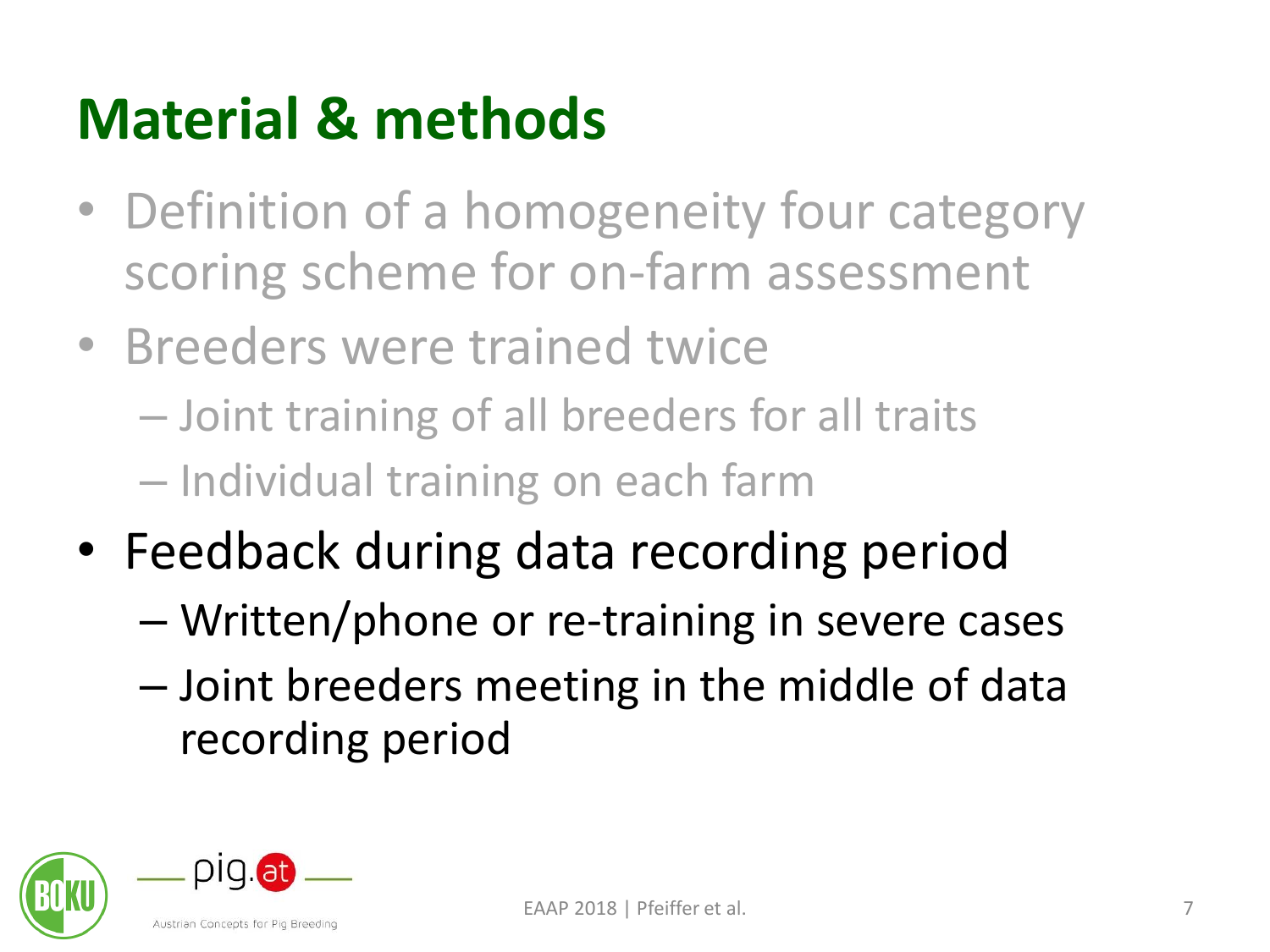• Data collection was done by 24 breeders using a tablet within 24 h post partum

– A special app was programmed



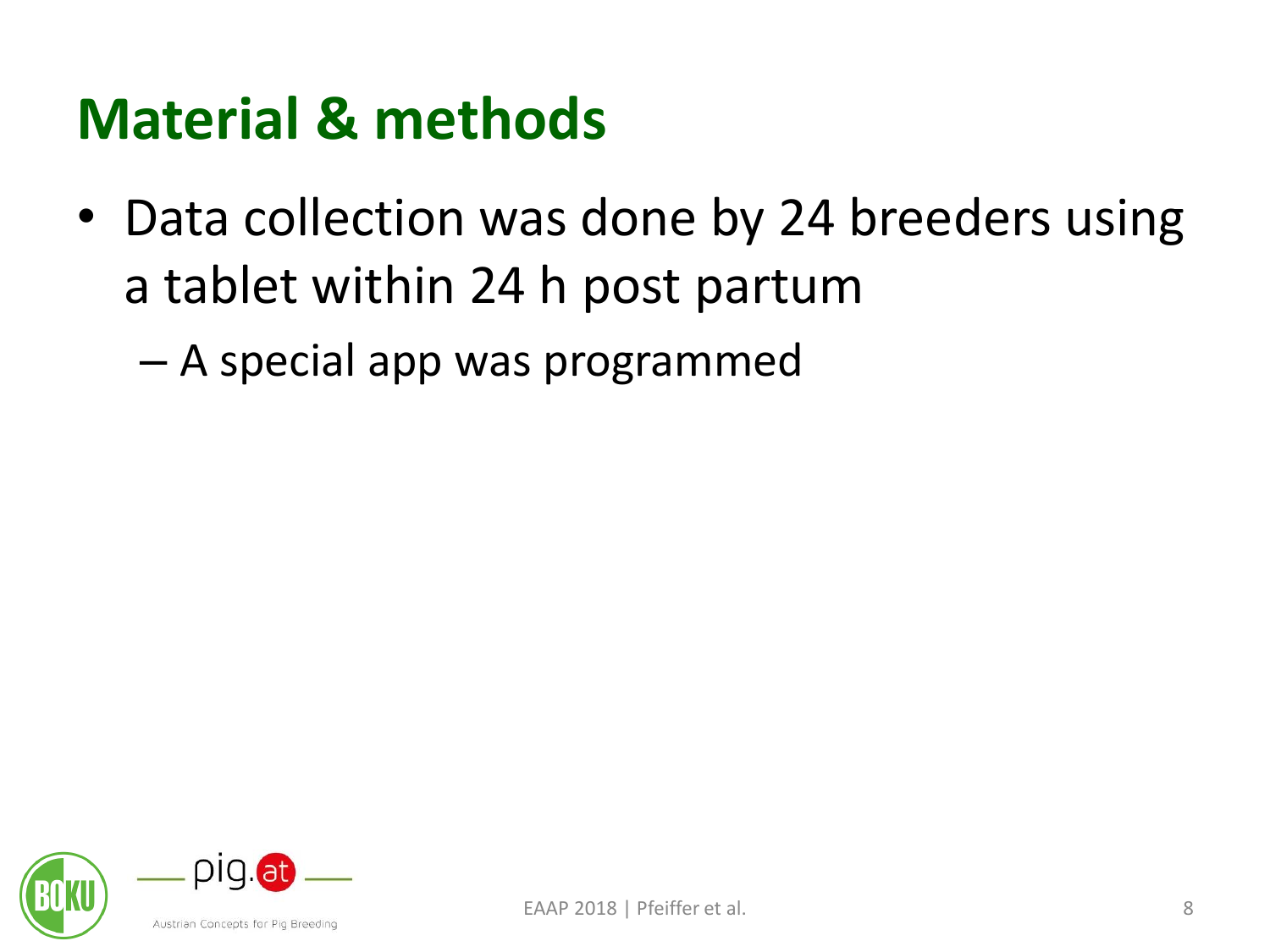

| Sau - Abferkeln<br>SauNr:38944Status: BELEGT Wurf: 6 Tage: 115<br>Anomalien                                                                                                                                                                                                                              |  |
|----------------------------------------------------------------------------------------------------------------------------------------------------------------------------------------------------------------------------------------------------------------------------------------------------------|--|
| OptiZucht                                                                                                                                                                                                                                                                                                |  |
| Eber 4 7746 WOLASK/Eber<br>1:<br>LR<br>2:<br>Datum:<br>23.07.2017<br>Verworfen:<br>Lebend:<br>Tot:<br>Männl.:<br>Mumifiziert<br>V+/Datum/<br>SauNr:<br>V-/Datum/<br>SauNr:<br>Zurkünstl Antale (Datum/Anzahl/Amme)<br>3<br>Kol<br>A.<br>S<br>Kol<br>6<br>7<br>8<br>Kol<br>$\overline{9}$<br>G<br>Wurmore |  |



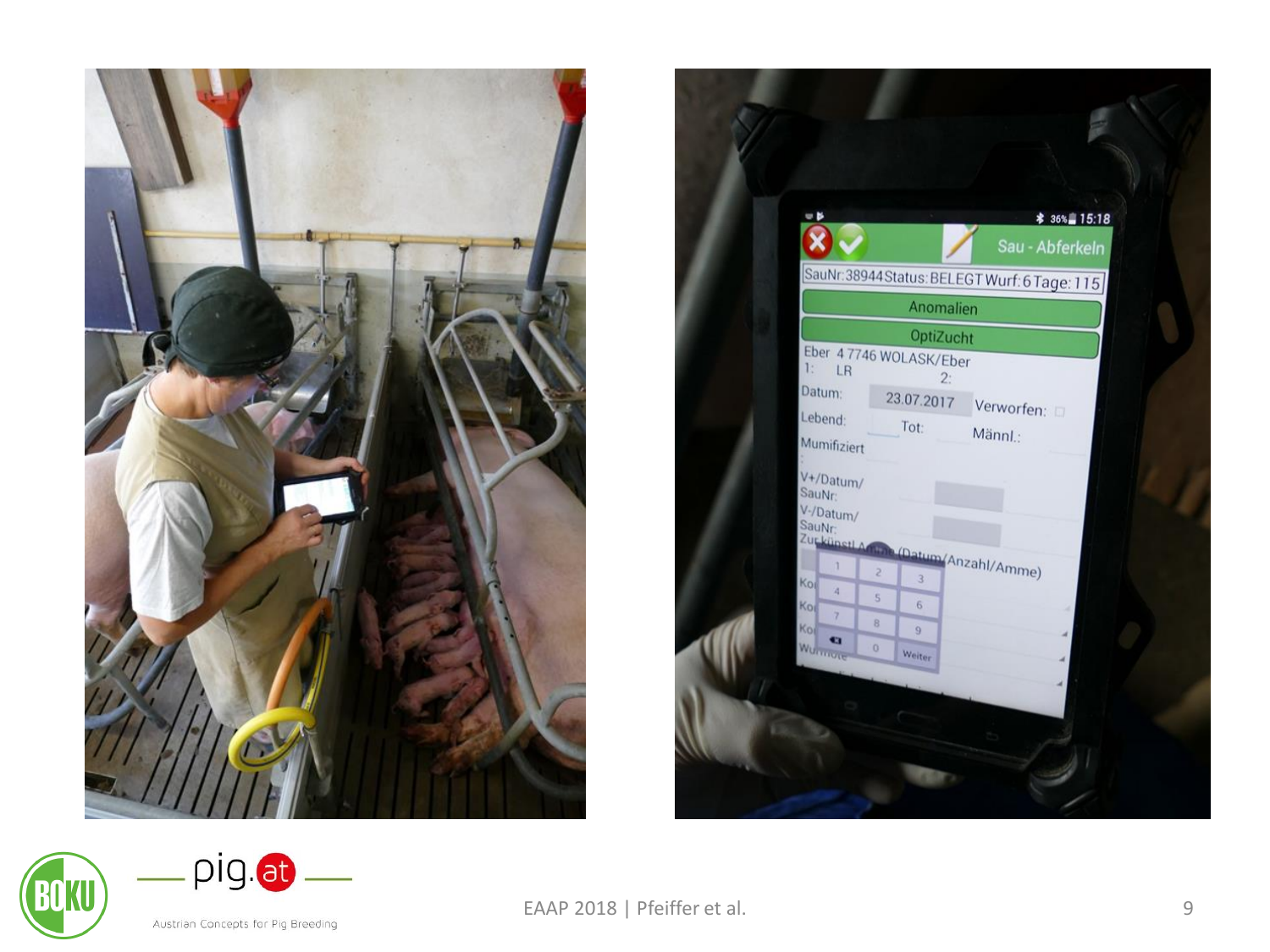- Data collection was done by 24 breeders using a tablet
	- A special app was programmed
- Two to three farrowing batches were summed up for calculating Cohens-Kappa-coefficient
	- Depending on the herd size (32 to 351 litters/breeder)
	- Cohens-Kappa-coefficient for six time points

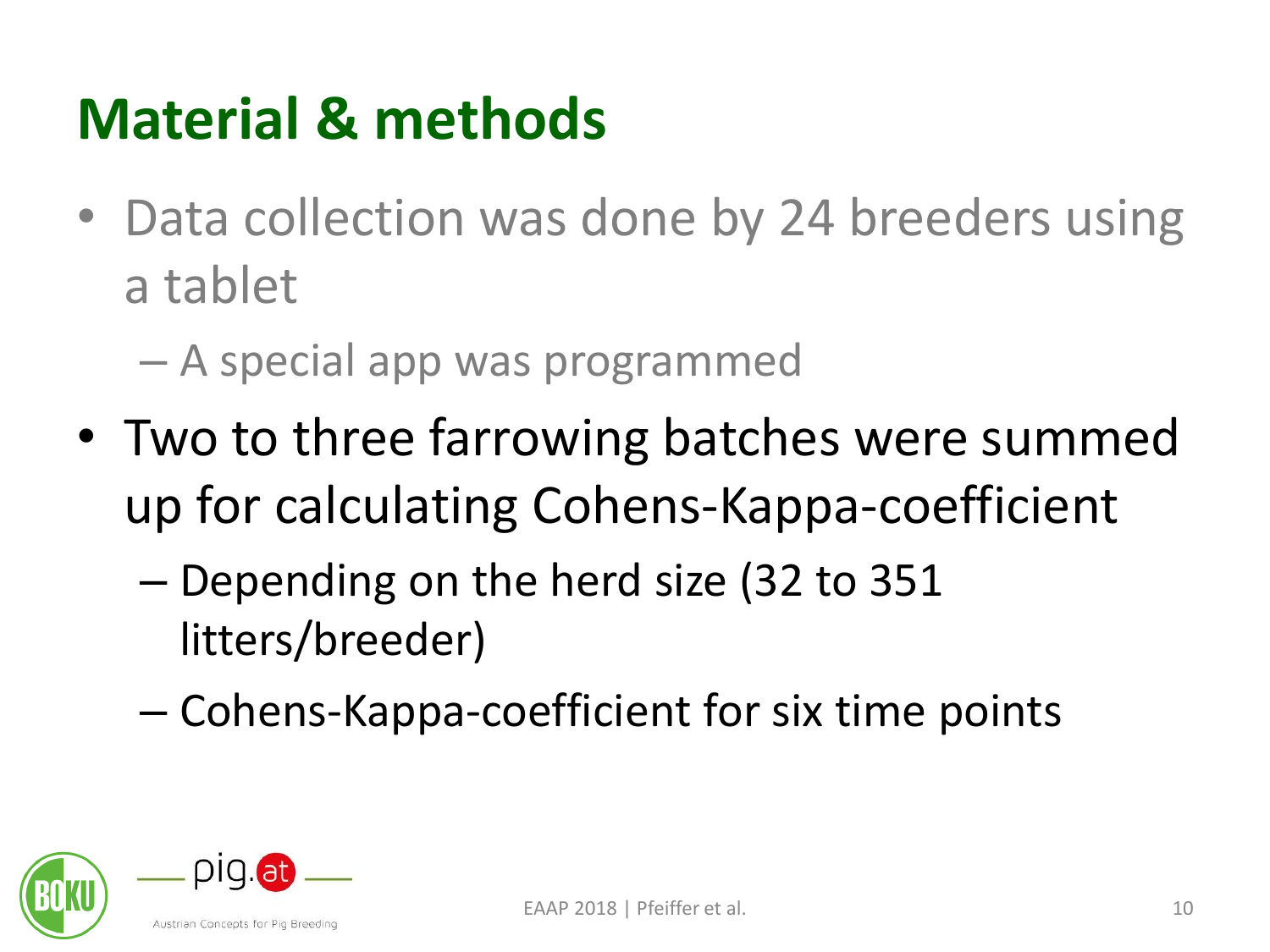- Data collection was done by 24 breeders using a tablet
	- A special app was programmed
- Two to three farrowing batches were summed up for calculating Cohens-Kappa-coefficient
	- Depending on the herd size (32 to 351 litters/breeder)
	- Cohens-Kappa-coefficient for six time points
- Genetic parameters uni- or bivariate AM

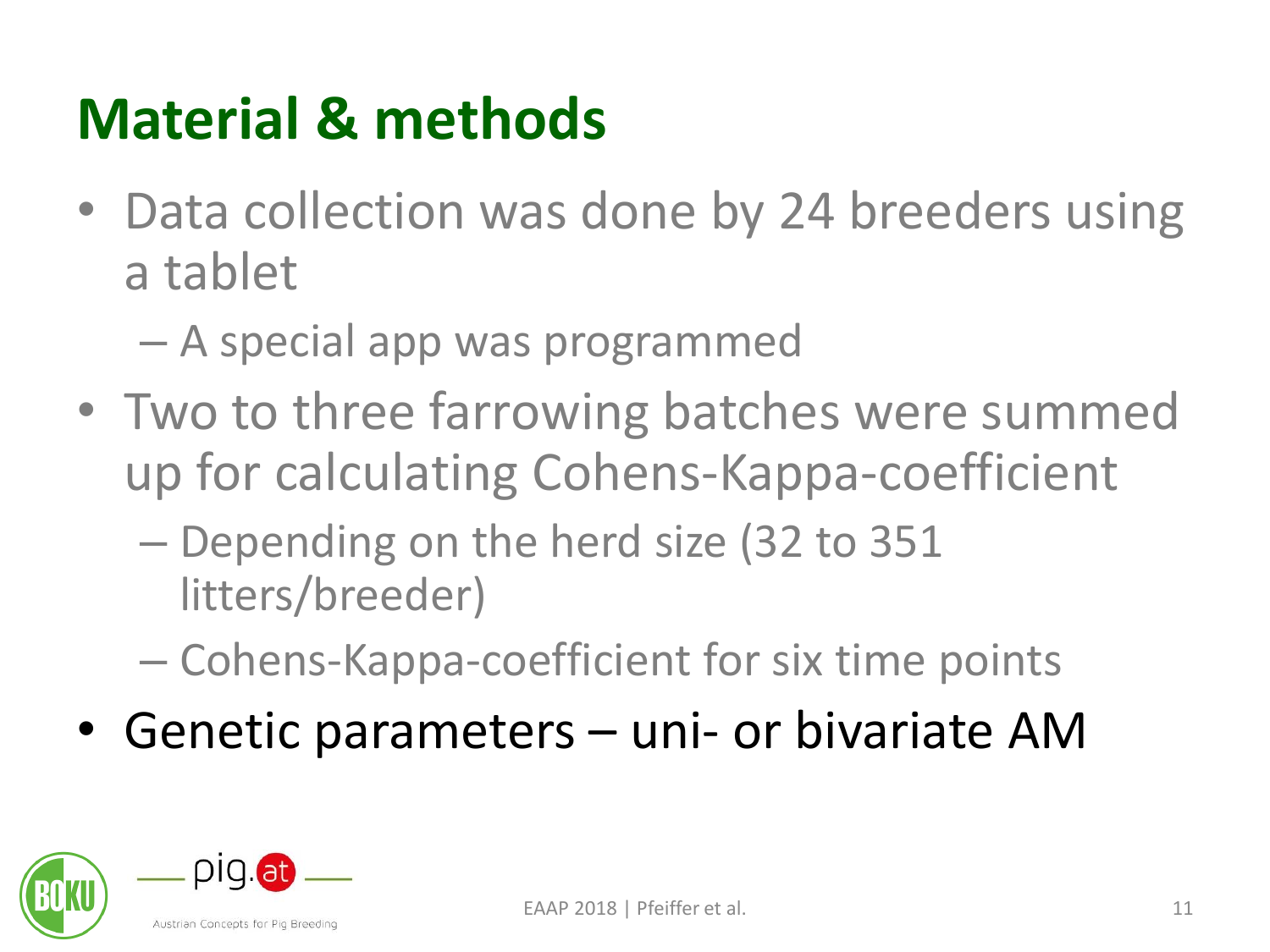#### **Results & discussion of 3,338 litters**

| <b>Category</b>                  | <b>Scoring breeders (n)</b> | <b>Scoring based on</b><br>individual birth weights<br>(n) |
|----------------------------------|-----------------------------|------------------------------------------------------------|
| $\mathbf{1}$                     | 388                         | 328                                                        |
| $\overline{2}$                   | 324                         | 1,151                                                      |
| 3                                | 1,075                       | 1,093                                                      |
| 4                                | 1,551                       | 759                                                        |
| <b>Mean ± SD</b>                 | 3.14±1.00                   | 2.69±0.93                                                  |
| <b>Spearman-rank-correlation</b> | $0.253$ (<0.0001)*          |                                                            |
| <b>Cohens-Kappa-coefficient</b>  | $0.338(0.164 - 0.648)$      |                                                            |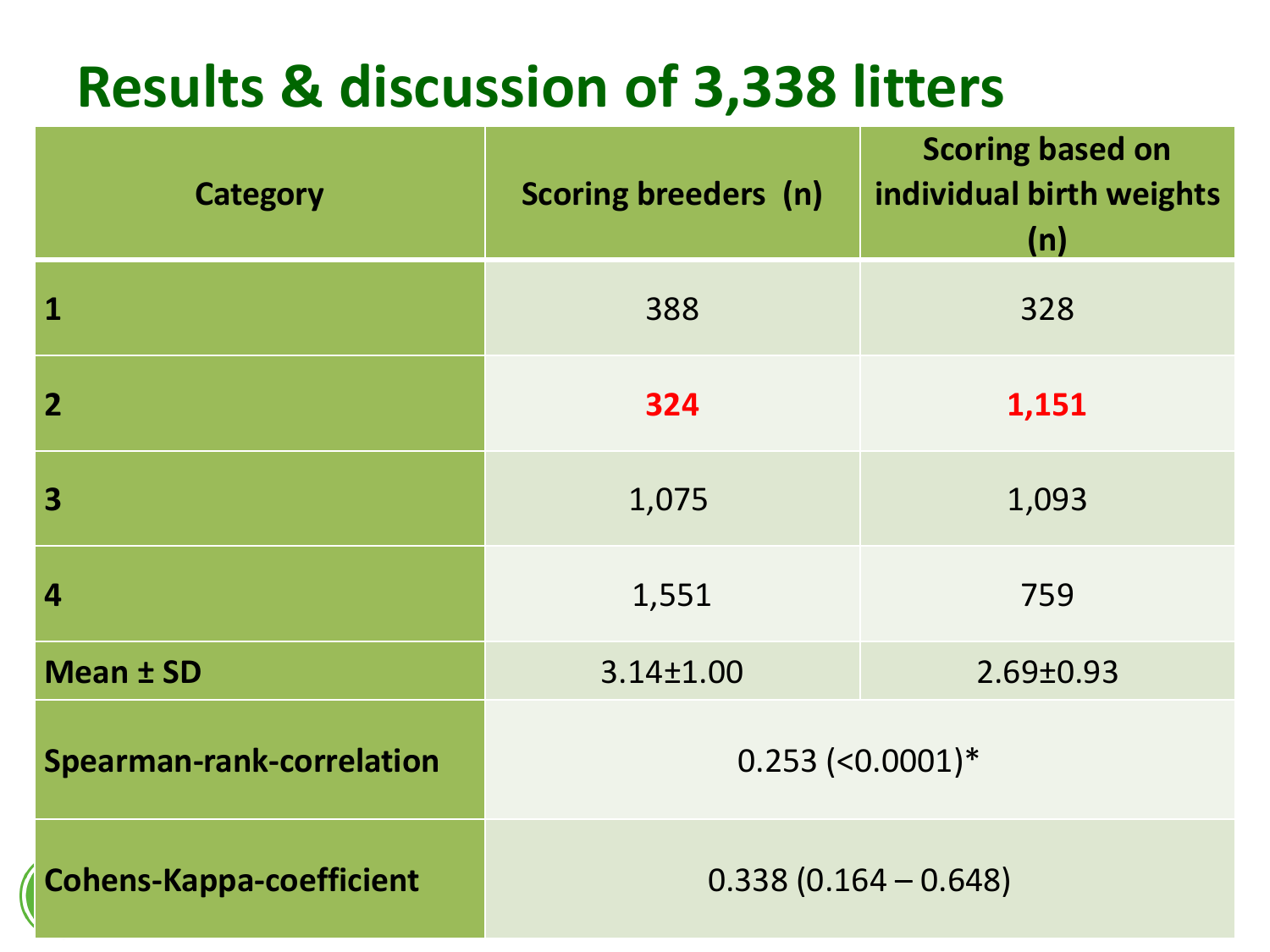# **Results & discussion of 3,338 litters**

| <b>Category</b>                  | <b>Scoring breeders (n)</b><br>3 categories | <b>Scoring based on</b><br>individual birth weights<br>(n) |
|----------------------------------|---------------------------------------------|------------------------------------------------------------|
| $\mathbf 1$                      | 388                                         | 328                                                        |
| 3                                | 1,075                                       | 1,093                                                      |
| 4                                | 1,875                                       | 1,910                                                      |
| <b>Mean ± SD</b>                 | 3.32±0.96                                   | 2.69±0.93                                                  |
| <b>Spearman-rank-correlation</b> | $0.515$ (<0.0001)*                          |                                                            |
| <b>Cohens-Kappa-coefficient</b>  | $0.475(0.205 - 0.841)$                      |                                                            |
| $\bigcap \bigcap$                |                                             |                                                            |

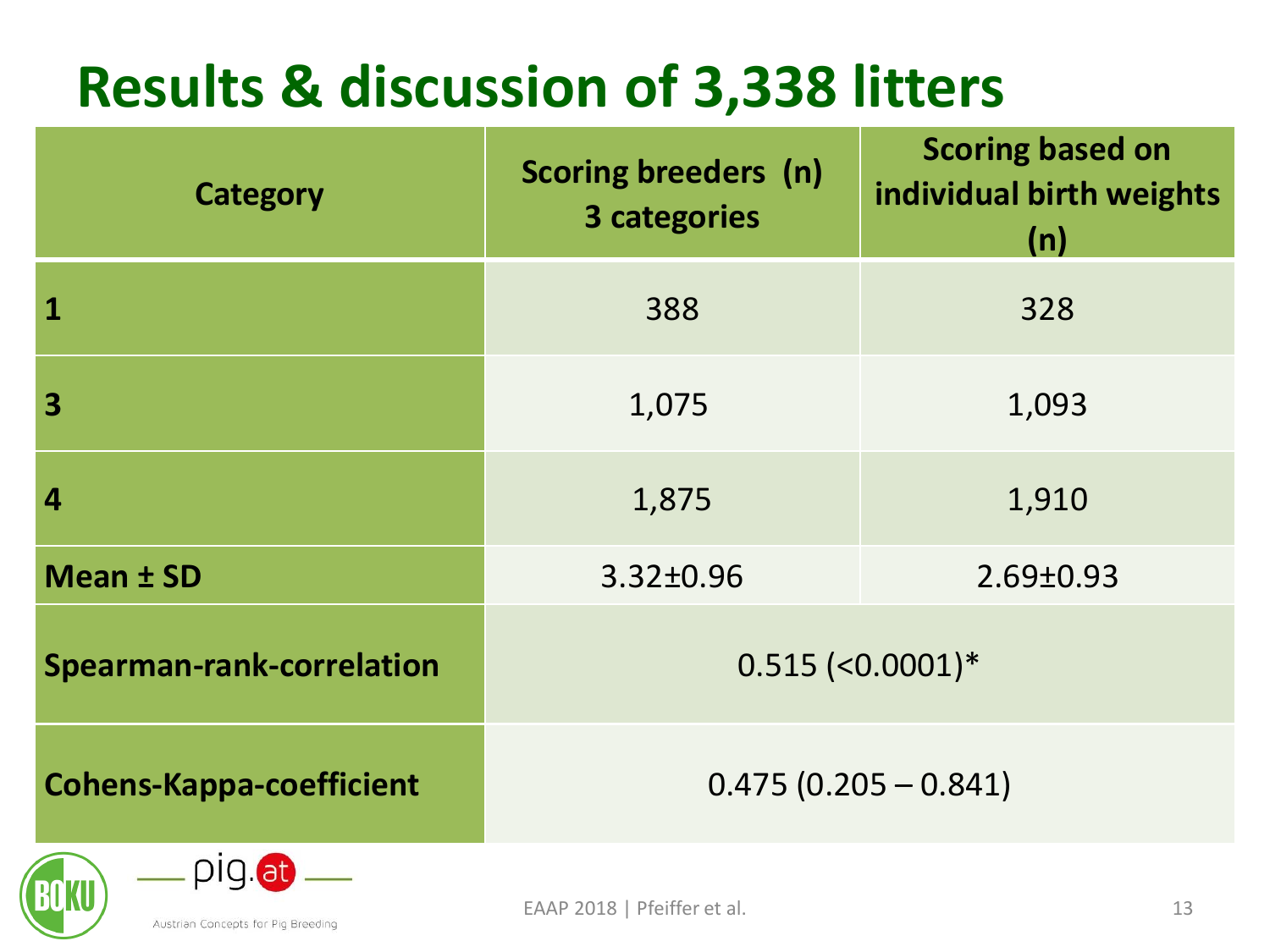#### **Cohens-Kappa-coefficient over time**

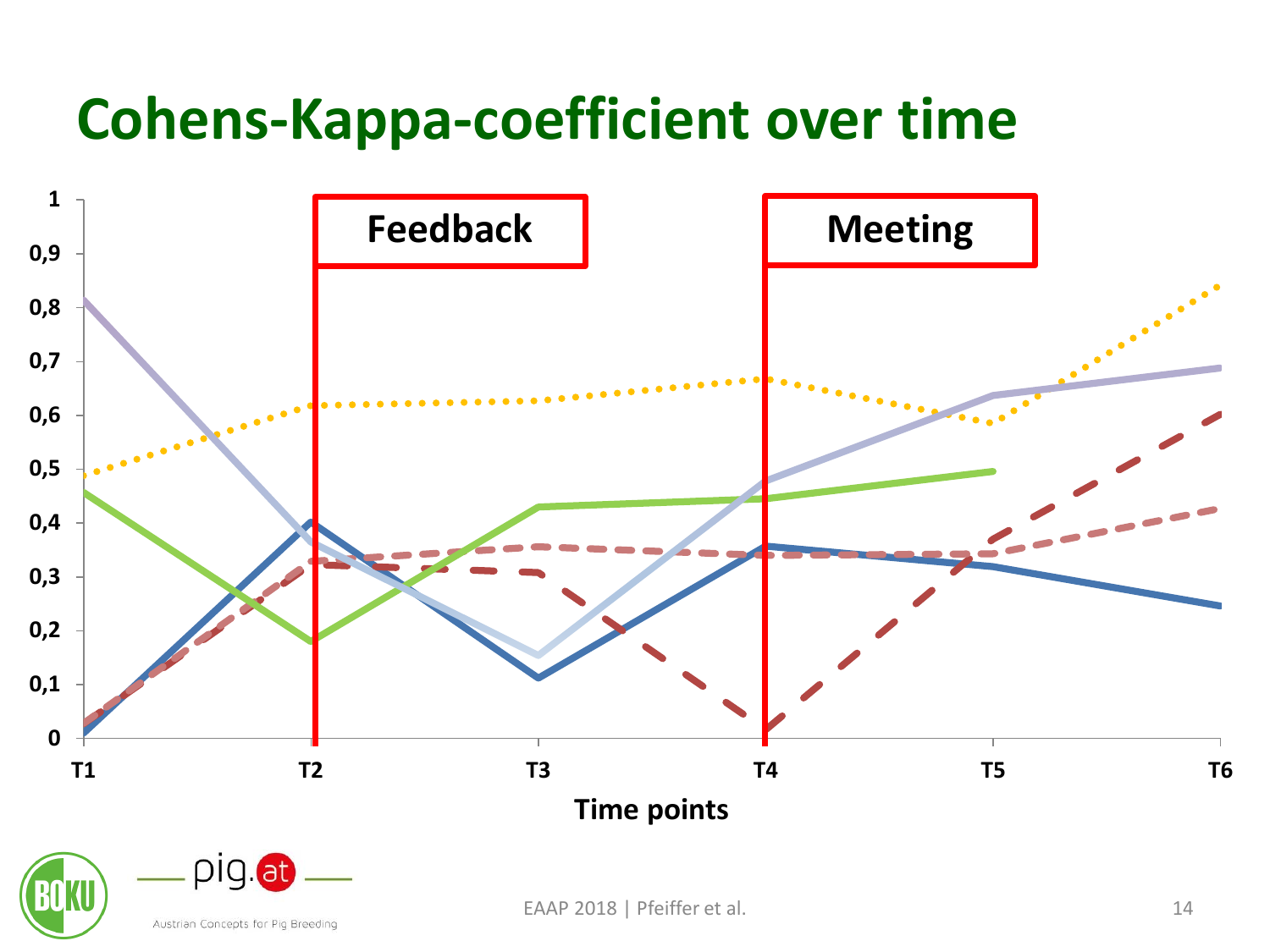#### **Scoring grouped by litter size - breeders**

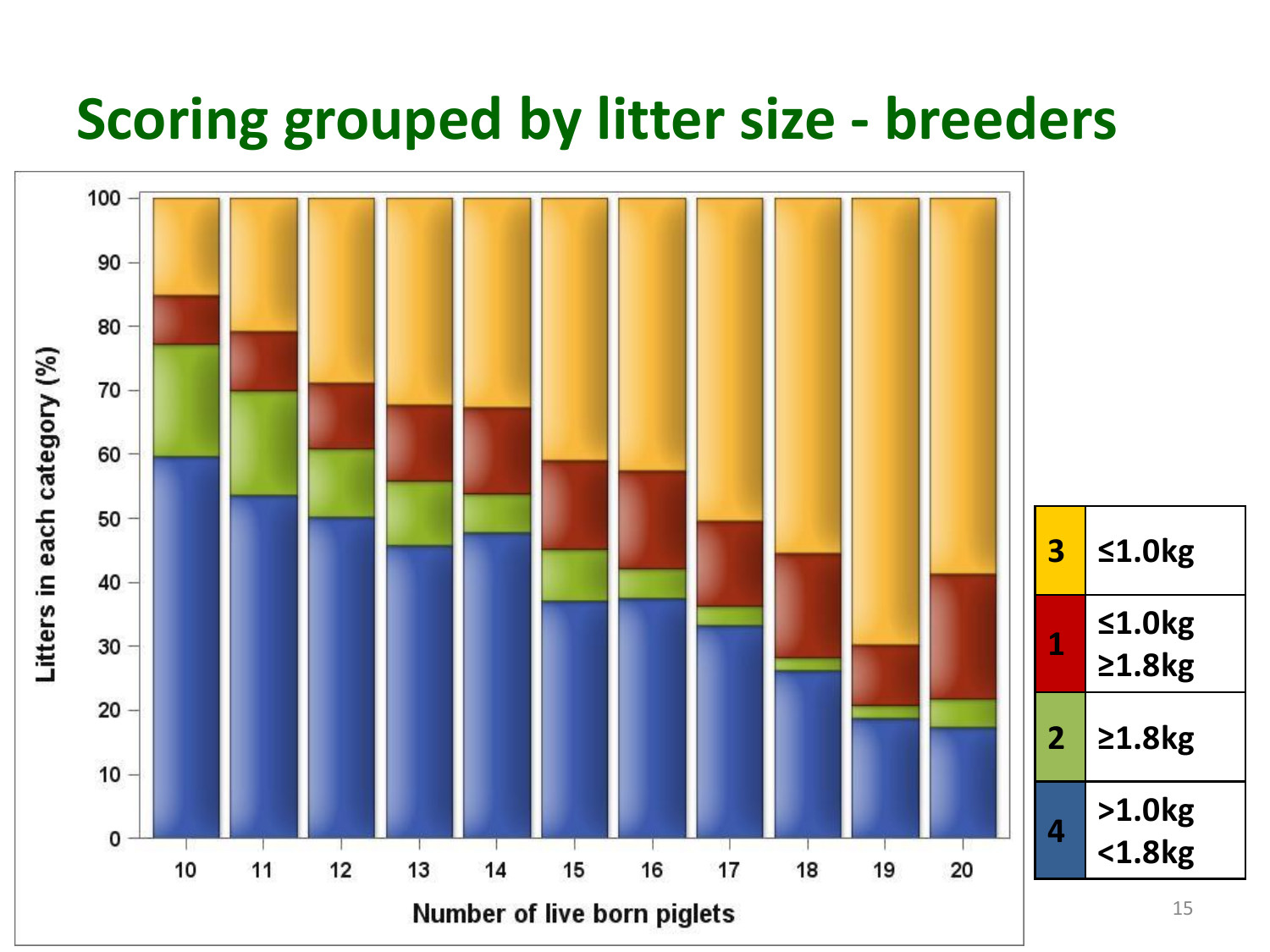#### **Scoring grouped by litter size – birth weights**

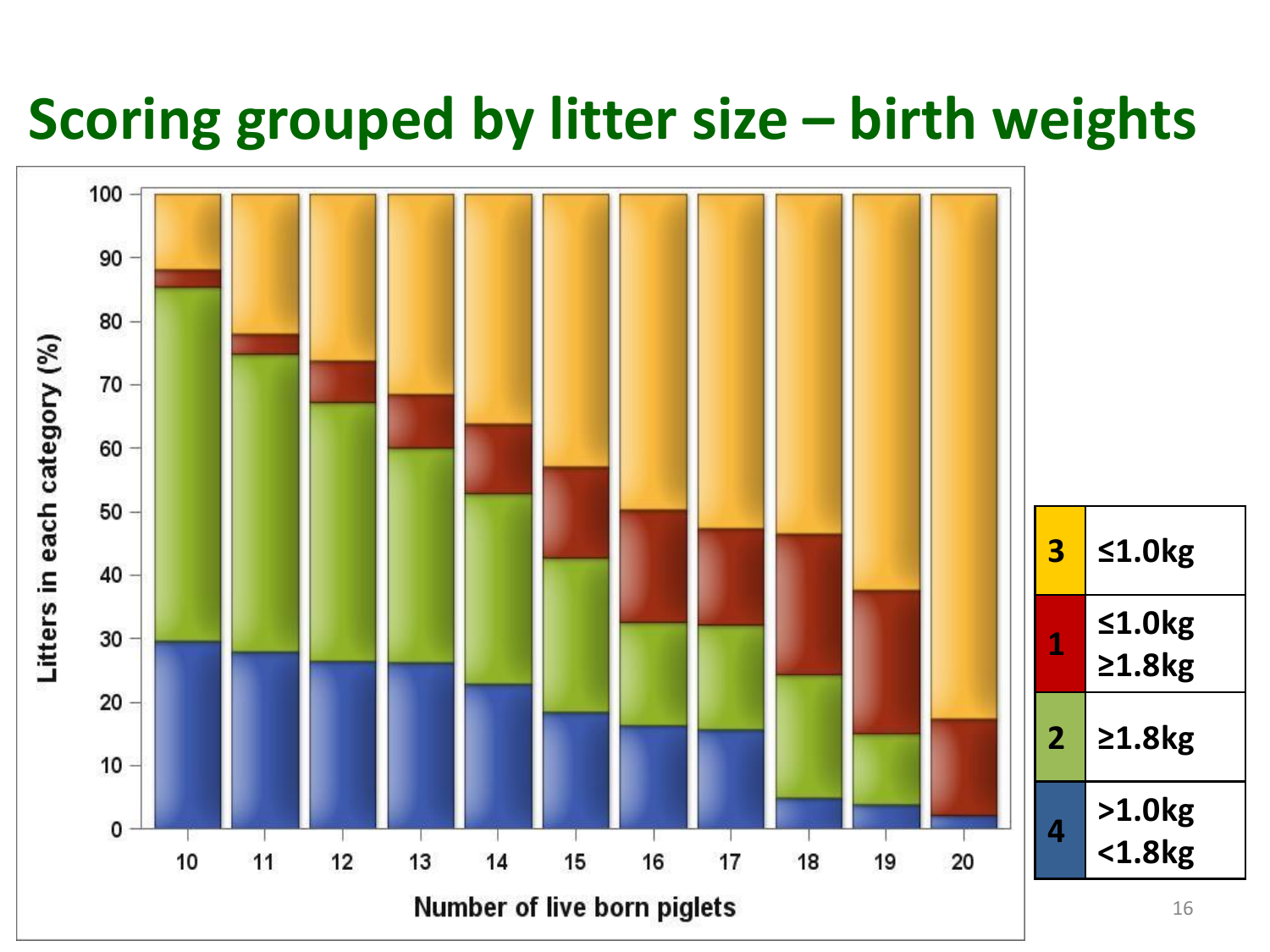#### **Genetic parameters**

| <b>Trait</b>                                             | $\mathbf{h}^2$   |                 |
|----------------------------------------------------------|------------------|-----------------|
| <b>Litter homogeneity score</b><br>breeder (LH SB)       | $0.06 \pm 0.03*$ | $0.10 \pm 0.03$ |
| Litter homogeneity score birth<br><b>weights (LH BW)</b> | $0.12 \pm 0.03$  | $0.20 \pm 0.03$ |
| <b>Litter homogeneity score 3</b><br>categories (LH 3K)  | $0.03 \pm 0.02*$ | $0.10 \pm 0.02$ |

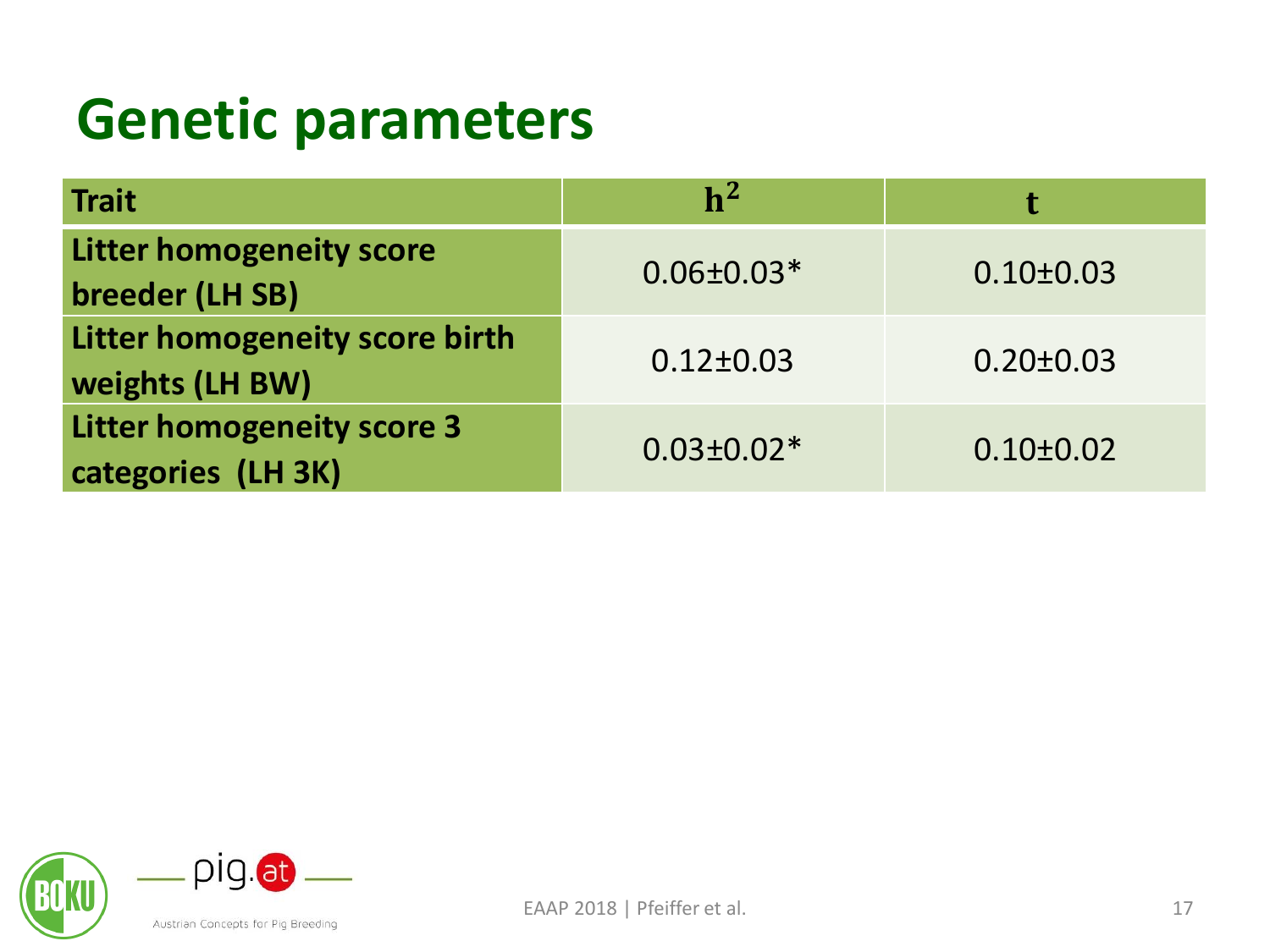### **Genetic parameters**

| <b>Trait</b>                                            | $\mathbf{h}^2$   | W               |
|---------------------------------------------------------|------------------|-----------------|
| <b>Litter homogeneity score</b><br>breeder (LH SB)      | $0.06 \pm 0.03*$ | $0.10 \pm 0.03$ |
| Litter homogeneity score birth<br>weights (LH BW)       | $0.12 \pm 0.03$  | $0.20 \pm 0.03$ |
| <b>Litter homogeneity score 3</b><br>categories (LH 3K) | $0.03 \pm 0.02*$ | $0.10 \pm 0.02$ |

|                            | LH <sub>SB</sub>  | LH BW             | LH <sub>3K</sub>  |
|----------------------------|-------------------|-------------------|-------------------|
| LH <sub>SB</sub>           |                   | 0.78 <sub>±</sub> | 0.72 <sub>±</sub> |
|                            |                   | 0.29              | 0.24              |
| LH BW                      | $0.28 +$          |                   | $-0.08±$          |
|                            | 0.02              |                   | $0.37*$           |
| LH <sub>3K</sub>           | 0.81 <sub>±</sub> | 0.16 <sub>±</sub> |                   |
|                            | 0.01              | 0.02              |                   |
| <b>PIY OF</b><br>Novemball |                   |                   |                   |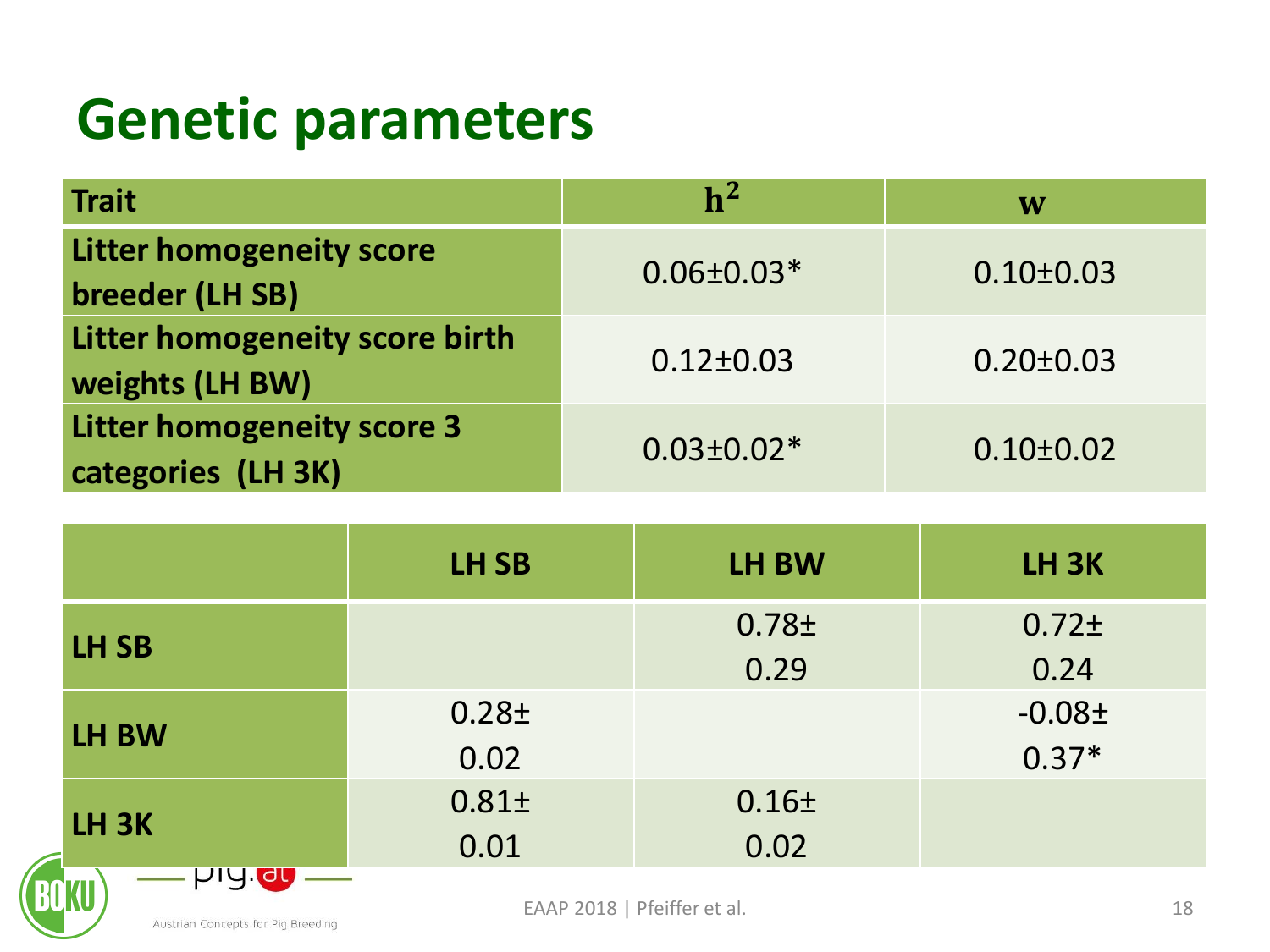# **Conclusion**

- Scoring scheme worked **moderately**
- **h <sup>2</sup>** and **t** were small but still high enough to implement it into routine genetic evaluation
- More data is needed
- If breeding organisation will decide for the scoring scheme
	- − Re-training is needed
	- Scoring scheme may not be suitable for all breeders
	- The four presented categories should be used